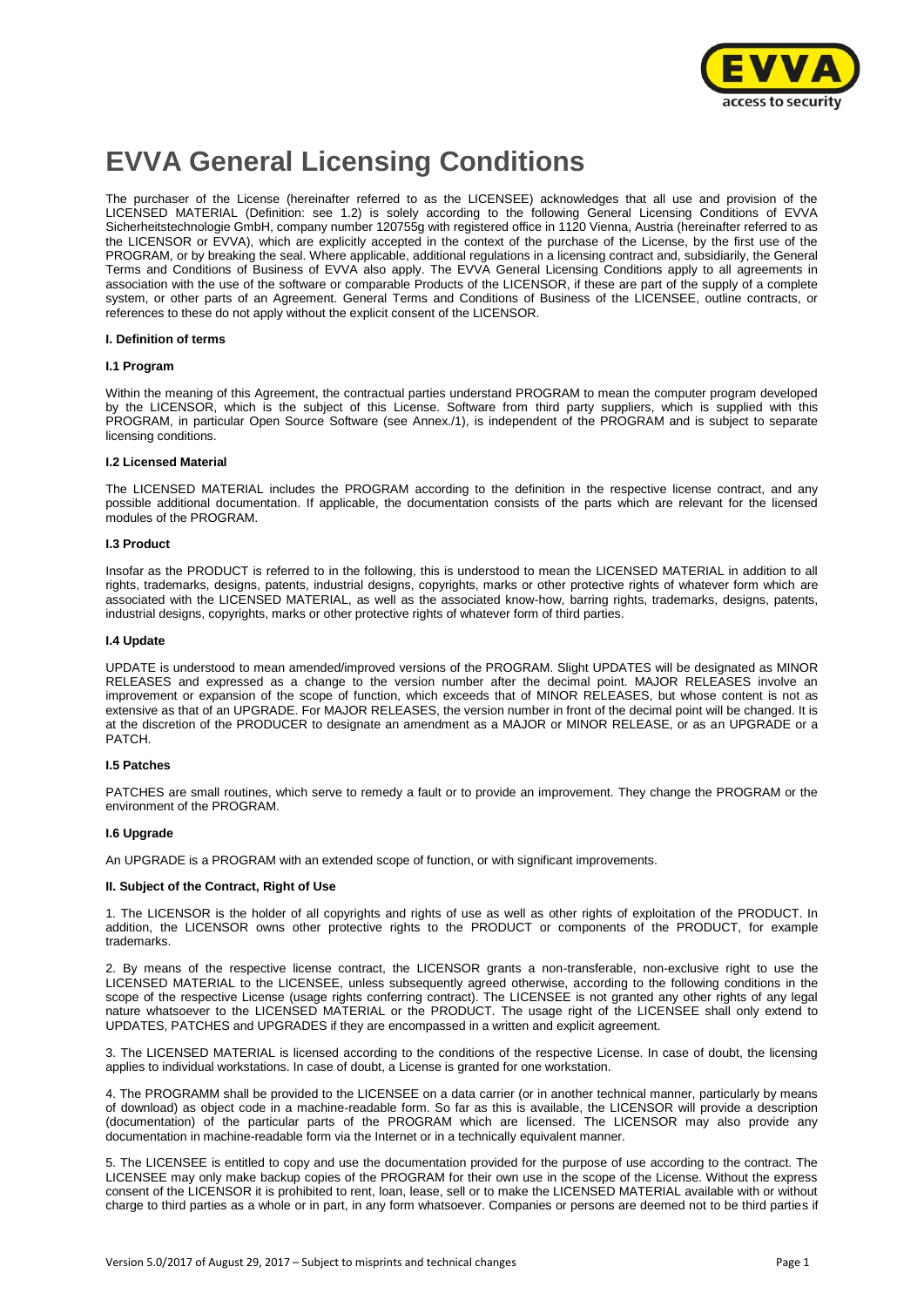

they are commissioned with the direct upkeep of the company, and are subject to a confidentiality agreement e.g. in the context of a service contract with the LICENSEE (so-called MAINTENANCE PERSONNEL).

The LICENSEE must ensure that information of whatever kind regarding the LICENSED MATERIAL or the PRODUCT in particular operating or business secrets of the LICENSOR is not communicated by the MAINTENANCE PERSONNEL, and that the said information not retained by the MAINTENANCE PERSONNEL after the termination of this function (i.e. if the aforesaid become third parties within the meaning of this Agreement).

6. The LICENSEE may not grant sub-Licenses. Neither may the LICENSEE grant rights to the LICENSED MATERIAL in any form whatsoever to third parties.

7. The granting of a License to the PRODUCT, does not confer any rights to the use of the LICENSED MATERIAL, or constitute a legal relationship on any legal grounds whatsoever, over and above those in the context of this License.

8. The Object Code may not be disassembled. It is also prohibited to reconstruct or to emulate parts of the object code, the Program or database logic, or parts of the PRODUCT, the password, the structures (also of the database), or parts of the PRODUCT such as routines, program logic etc. in any form whatsoever. Processing or amendment to the PRODUCT in any form whatsoever is prohibited. The LICENSEE has no claim to the structure, storage mechanisms, passwords or interfaces being made known to him, even after termination of the License.

9. The transfer of the License to third parties in the course of total or individual legal succession can only be made after the receipt of prior explicit written permission by the LICENSOR. The division of the License or Licenses is not possible, even if these are granted for several workstations.

10. Use of the PROGRAM for other products, i.e. in the field of locking systems etc., which do not originate from the LICENSOR, or from companies with which they are directly or indirectly associated on the grounds of any level of holding whatsoever, is prohibited unless there is Agreement to the contrary.

#### **III. Locking Authorisations, Orders, Data Backups etc.**

1. The LICENSEE confirms that they have access to sufficient know-how for the use of the LICENSED MATERIAL. The LICENSEE shall ensure that only persons with appropriate specialist knowledge work with the PROGRAM. He is aware that incorrect use (according to the scope of the LICENSED MATERIAL) can have serious consequences. The LICENSEE is also aware that access by unauthorised persons (particularly in areas in which orders are transacted, or locking rights are allocated or amended) can cause problems which include unauthorised access or denial of authorised entry or access. The LICENSEE must therefore take special care to safeguard the access data and protect it against access by third parties. The LICENSEE must ensure that no misuse of the LICENSED MATERIAL of any kind can occur. The LICENSEE must indemnify the LICENSOR with regard to all negative consequences resulting from the incorrect or unauthorised use or utilisation of the LICENSED MATERIAL, regardless of who is at fault. The LICENSOR or the companies to which orders or queries etc. are addressed or communicated, are not obliged to verify in any way whatsoever the authority of the orders, the delivery address, or other details.

2. All use of the LICENSED MATERIAL for evaluations which contravene statutory regulation (e.g. the Austrian Data Protection Act) is prohibited. In general, all recorded data may only be used within the context of what is legally permissible.

3. For orders, the LICENSEE and/or the legal entity specified in the order is bound to the LICENSOR and/or the company to which the order is communicated or passed on, for a period of 21 calendar days from the receipt of their declaration of order by EVVA, or a longer performance period or until a later delivery or performance date specified by EVVA. The acceptance of an offer of conclusion of contract is constituted by the actual acceptance by the LICENSOR (and/or the particular company). If not otherwise agreed, the particular valid General Terms and Conditions of Business of EVVA and, insofar as nothing different has been agreed, the LICENSOR's catalogue prices apply to the order. The contractual partner is aware that the supply by the LICENSOR is solely in accordance with their General Conditions of Business, and that any contractual provisions, templates, purchasing conditions etc. of the LICENSEE (or contractual partner) do not apply.

4. The LICENSEE is obliged to perform daily data backups on a medium suitable for the secure storage and retrieval (e.g. DAT streamer, DVD insofar as technically possible) and to print out the contents of the database and store this separately.

### **IV. Scope of warranty, Liability**

1. The LICENSOR warrants that the unaltered LICENSED MATERIAL, when exclusively used for the agreed purpose, can essentially fulfil the functions of the licensed modules described in the specification sheet at the time of handover. Any warranty and liability by the LICENSOR for use which is not of the usual kind, or not according to the Agreement, is excluded. No claims for warranty/liability will be accepted if changes are made to the LICENSED MATERIAL. Furthermore, any warranty/liability claim is also voided if the implementation of changes by the LICENSEE has not taken place, although it was necessary and required. This is the case when UPDATES, PATCHES and UPGRADES are available, but were not installed or were improperly installed for any reason whatsoever. Any warranty/liability claim shall also be voided for damages which could have been avoided by means of a daily data backup. No warranty claims shall exist for malfunctions which are based on the incompatibility with applications of third parties apart from the specifications of the LICENSED MATERIAL.

2. The warranty period is twelve months from the time of handover. The handover is understood to be, the date of handover of the data carrier or the date on which the PROGRAM is otherwise made available to the LICENSEE. A warranty beyond this period is excluded, even if any faults occur after this period. For the provision of UPDATES, PATCHES and UPGRADES, the warranty for these supplemental components never comprises the warranty for the original LICENSED MATERIAL. The regulations over warranty and liability also apply analogously for UPDATES, PATCHES and UPGRADES.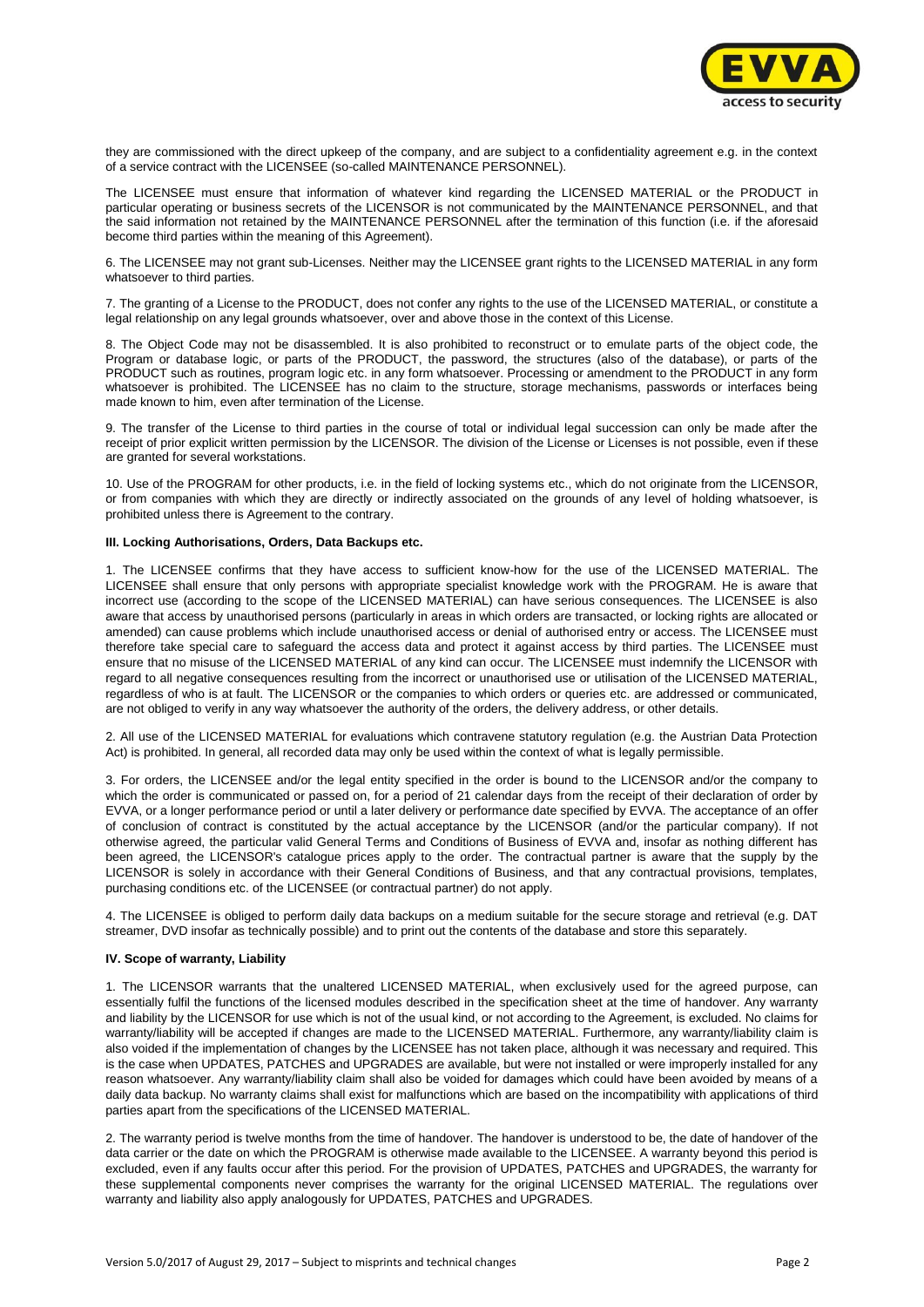

3. LICENSEE has a duty of complaint, insofar as they are a company. They must make known any faults to the LICENSOR within eight working days of their occurrence, or otherwise their legal rights shall be forfeited. If the LICENSEE is a consumer, the legal warranty periods apply.

4. In case of fault to the data carrier, there is only claim to the replacement of the aforesaid. There is no other legal redress of any form whatsoever, particularly for the consequences of delay with regard to the PROGRAM and/or the LICENSED MATERIAL.

5. Claims under warranty are primarily limited to remedy of faults, and in particular are limited to the exchange of the faulty data carrier or the re-working of the PROGRAM, wherein the LICENSOR must be given the opportunity for at least two attempts at rectification within a reasonable period. If rectification of the fault is not possible within a reasonable period, the LICENSEE is entitled to demand a reduction in price, or in the case of significant faults, to withdraw from the License contract after stipulating a reasonable period of notice. A general right to recourse of the LICENSEE as a retailer in accordance with Article 933b of the Austrian General Civil Code (ABGB), which provides a guarantee to a consumer, is excluded. The responsibility of proving that a fault exists lies with the LICENSEE. There is no retrospective warranty. Cumulative claims on several grounds are excluded. The LICENSOR will not assume liability for any damages which result from a withdrawal by the LICENSEE.

6. Any warranty in excess of the above numerals in any form whatsoever is excluded. The provisions regarding warranty also apply to retrospective claims, claims for compensation or claims made on any legal basis whatsoever, under which claims for which warranty are usually made, in particular faults due to defects.

7. Claims for compensation and liability of any form, in particular for delay, impossibility of performance, positive breaches of claims, loss of earnings, consequences of faults, restoration costs, procurement of replacement products etc. are explicitly excluded. If however, for whatever reason, the LICENSOR should become liable, this liability is limited to twice the amount of the License fee which was actually paid by the LICENSEE for the LICENSED MATERIAL. Insofar as no license fees arise, the liability is limited to a coverage of  $\epsilon$  2,000.00 in accordance with the amount. Current License payments or maintenance fees shall only be taken into account insofar as they were paid during the last year. Liability for slight negligence is excluded. Liability for damage which occurs later than twelve months following the handover is also excluded. The LICENSEE must inform the LICENSOR in writing of any faults within eight working days of their occurrence, or otherwise their legal rights are forfeited. If the limitation of warranty or liability contravenes mandatory statutory regulations, the warranty and liability obligations of the LICENSOR will be restricted to the legally permissible minimum extent and amount.

8. The provisions of this section also apply to the relationship of the LICENSEE to any contractual partner from which they have acquired the License (RETAILER). Cumulative claims against the LICENSOR and the RETAILER are excluded.

9. The present Licensing Conditions apply regardless of any other Agreements, particularly with regard to the use of locking systems produced by the LICENSOR or associated companies. In particular, any defect in the area of the SUBJECT OF THE LICENSE does not constitute an entitlement to withdrawal from any contract concerning any locking systems etc., or to the derivation of any legal consequences with regard to the aforesaid. The present LICENSED MATERIAL is completely independent.

10. The LICENSEE shall fully indemnify the LICENSOR against claims resulting from the use of the LICENSED MATERIAL by the LICENSEE or by third parties with their consent and approval, or because such use has not been prevented by the LICENSEE.

11. The LICENSEE is aware no liability shall be assumed by the LICENSOR for the erroneous issuance of locking authorisations or the consequences thereof. The customer must review the correctness and ensure of the adherence to its own security standards on its own behalf.

12. It should be noted that for particular products (according to their technical design) the barring of an identification medium only becomes effective if this information (which cannot be controlled due to the technical design) is communicated to the locking system. Any response of the system depends on various factors. Therefore no warranty or liability can be assumed for such response.

#### **V. Information, Updates and Upgrades, Extension of the License Environment**

1. As a basic rule, the LICENSEE has no claim for the provision of PATCHES, UPDATES (MINOR or MAJOR RELEASES), UPGRADES or other changes to the Program on the basis of the concluded agreement, unless separately agreed upon explicitly and in writing.

2. The extension of the License always requires a separate written Agreement with the written consent(s) of the LICENSOR(s).

3. The LICENSOR reserves the right to make changes, including restrictions of functions of the PRODUCT etc. at any time. The LICENSOR can insist that the LICENSEE installs other versions of the PROGRAM and or/PATCHES.

4. The LICENSOR provides no warranty of any form for the compatibility of the PROGRAM in the context of the software and hardware environment of the LICENSEE. However, on request they shall provide non-binding details of typical software and hardware environments. The LICENSEE is aware that under certain conditions the purchase of UPDATES (particularly in the context of a new hardware environment) may be necessary, and that upward and downward compatibility in the context of any hardware and software environment cannot always be guaranteed.

5. Any possible support and training and/or maintenance, such as PATCHES, UPDATES or UPGRADES are not the subject of the license contract as a basic rule, with the exception of express written agreements.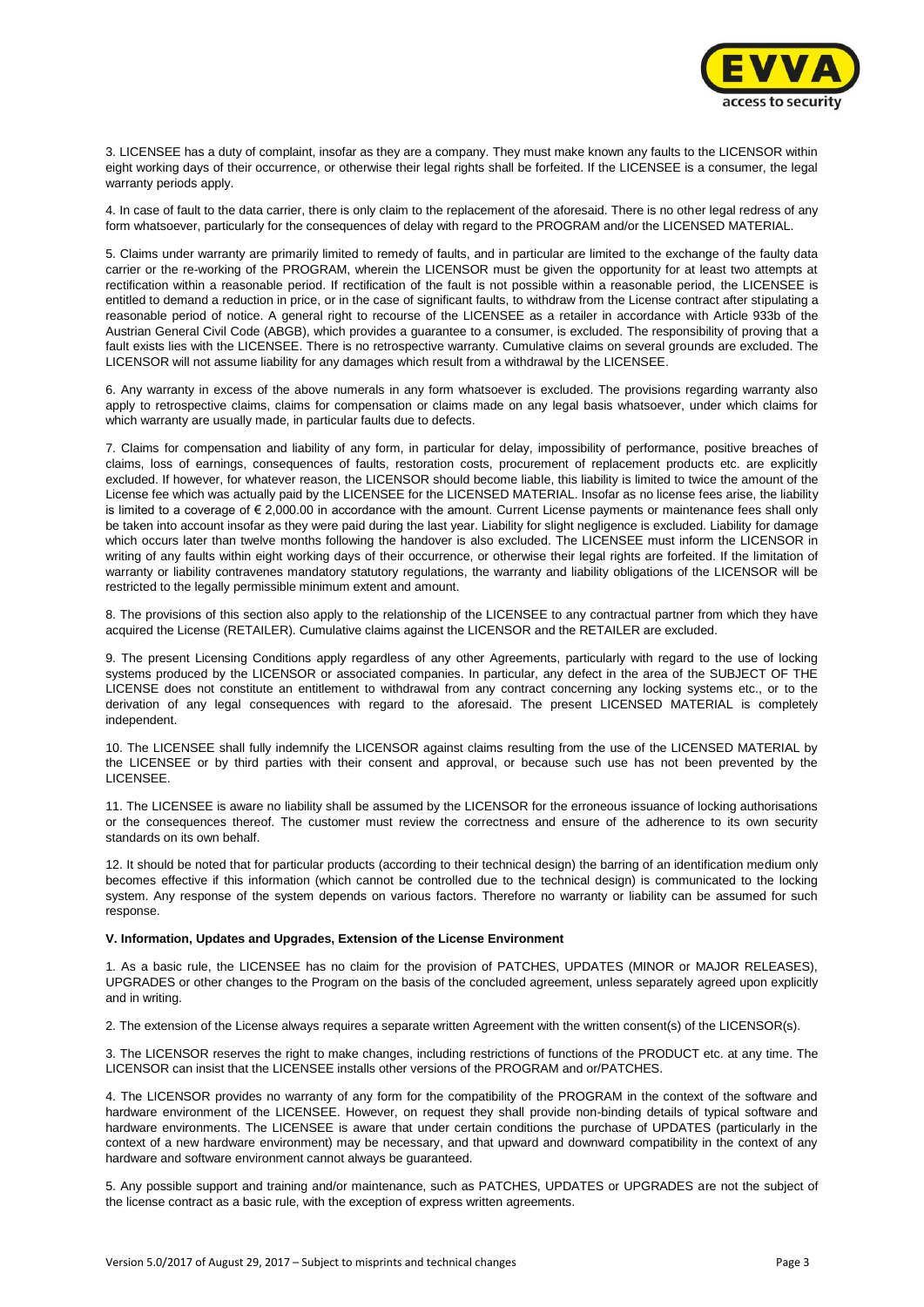

6. The installation of the software, of PATCHES etc. is always carried out at the risk and expense of the LICENSEE.

#### **VI. Proprietary Rights**

1. The PRODUCT and the LICENSED MATERIAL are and remain the sole property of the LICENSOR. Also, any other rights of the LICENSOR, particularly copyright and other protective rights, are not affected by the license contract and/or conditions.

2. The LICENSEE does not become the owner of the PRODUCT or the LICENSED MATERIAL and does not acquire rights of any form, unless these are expressly granted in this contract.

#### **VII. Confidentiality, Fidelity Duty, Verification**

1. The LICENSEE must take all necessary measures to ensure that the LICENSED MATERIAL is used according to the agreement, and prevent unauthorised access, copying, or any other misuse or breach of the Licensing Conditions. The LICENSEE is also obliged to maintain confidentiality with regard to the LICENSOR's business, business relationships, or other commercial matters, and their operating and business secrets. The LICENSEE also explicitly and irrevocably declares, in particular, that they will not perform any acts on the basis of the operating or business secrets to which they has access, for their own benefit or the benefit of others, or utilise these in any way. He will also not challenge the LICENSOR's rights to the PRODUCT, or contest these either in or out of court.

2. The LICENSEE explicitly commits to complete confidentiality regarding the more detailed modalities of this license contract, and the amount of the license fees. The only exceptions to this are disclosures which must be made to authorities, such as taxation authorities due to the mandatory legal obligations. Insofar as is legally necessary, or necessary under the Articles of Association or other regulations, disclosures may be made to the necessary extent to other bodies of the LICENSEE, particularly supervisory bodies. Any information to potential customers or competitors of the LICENSOR is excluded.

3. If it comes to the LICENSEE's knowledge, that there is any intervention in the LICENSOR's rights, particular property rights or copyrights, they must immediately take all necessary measures to defend against these and inform the LICENSOR of such intervention immediately. He shall hand over to the LICENSOR all information and evidence which is available to him regarding the intervention.

4. If the LICENSOR has grounds for suspicion that provisions of this Agreement are being breached, they are entitled to have the compliance with these provisions verified by a person bound to confidentiality, in the presence of a representative of the LICENSEE. If these suspicions are justified, the LICENSEE shall bear the costs of this verification.

#### **VIII. Term**

1. The License is granted for an indefinite period unless differing agreements are made.

2. The LICENSOR is entitled to terminate the License immediately on serious grounds if after notification of a relevant breach of this Agreement, or other important interests which are to be considered as an important reason, the LICENSEE does not rectify the irregularity within a reasonable period. In particular, important reasons are deemed to be:

- the unauthorised transfer of the PROGRAM to third parties;
- enabling or condoning the use of the said PROGRAM by third parties;
- the production of copies of the PROGRAM, insofar as these are not backup copies within the meaning of this agreement;
- production of copies of the documentation in breach of contract;
- tampering, disassembly, reconstruction etc. of the PRODUCT or parts of the same, e.g. the program logic etc. in contravention of Numeral II.8.;
- transfer of the License without the prior explicit written permission of the LICENSOR (Numeral II.9.);
- opening of bankruptcy, liquidation or restructuring proceedings or other similar proceedings against the assets of the LICENSEE, or the rejection of such applications due to lack of funds, or the insolvency or significant deterioration of the financial situation of the LICENSEE, due to which the initiation of such proceedings is imminent;
- breach of any maintenance contract or similar contractual relationship;
- breach of the obligation to confidentiality, etc.;
- unjustified refusal of verification or unjustified incomplete disclosure of the requested details, or unjustified denial of access to relevant rooms or data processing systems;
- breach of other obligations according to Numeral VI.;
- use of the PROGRAM in a non-compatible hardware or software environment;
- provision of access to unsuitable or inadequately trained employees, and/or employees who are not bound to confidentiality;
- use of the PROGRAM with third party products, unless otherwise agreed.

3. In the case of a justified termination of this Agreement, the LICENSED MATERIAL shall be returned by the LICENSEE immediately. Any copies must be permanently destroyed. The LICENSOR must be given immediate confirmation of the complete return or destruction. The termination does not affect any claims of any legal nature whatsoever by the LICENSOR. On termination, there are no claims against the LICENSOR. Likewise, there are no claims against the LICENSOR in case of unjustified termination, insofar as they can claim that the grounds for termination were assumed in good faith. The LICENSOR is entitled to not make use of their right of termination without prejudice to their legal position.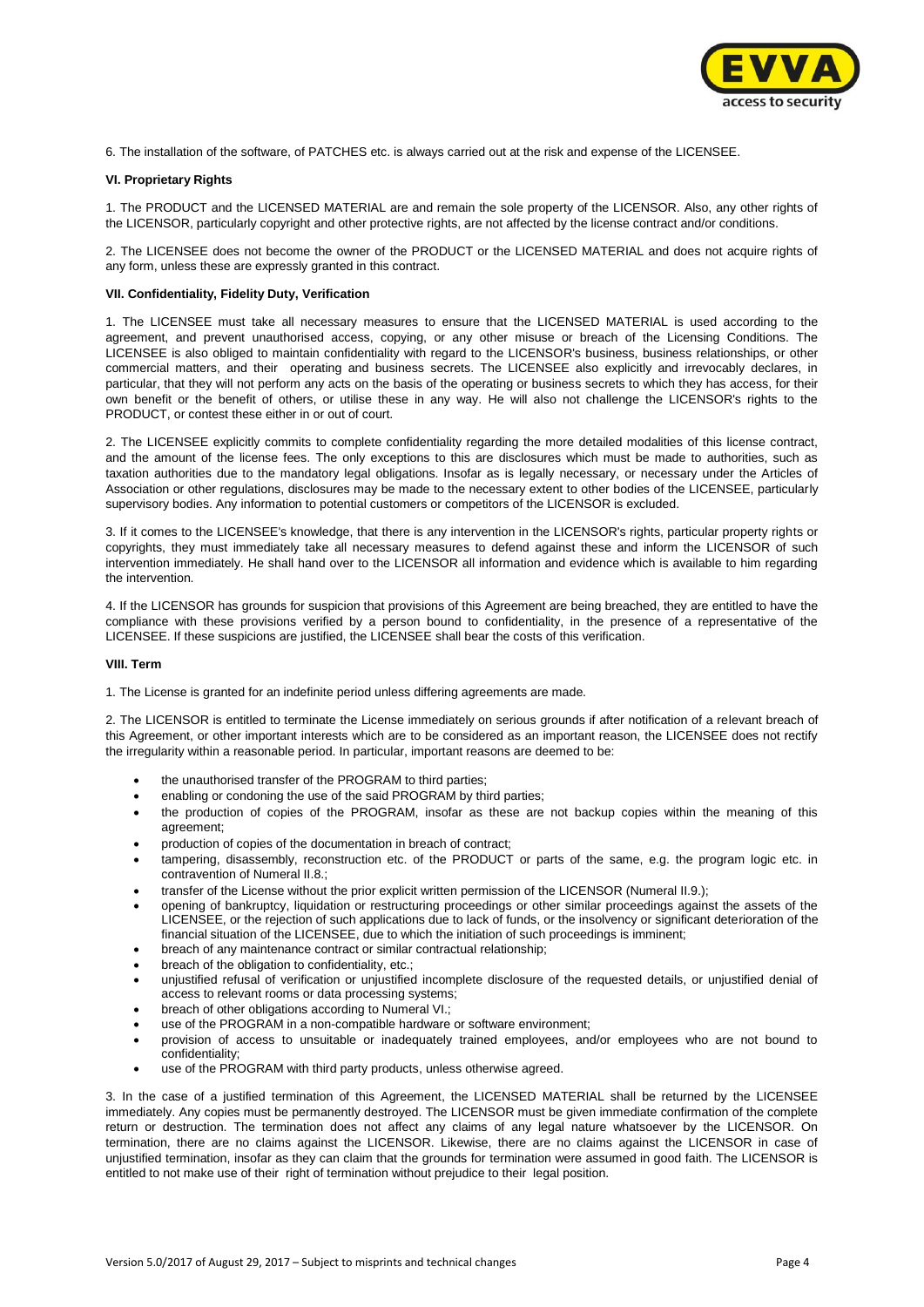

4. The provisions of Numeral VI. also apply beyond the term of the License, as do the associated provisions regarding breach of contract (Numeral X.).

5. On termination of the License for any reason whatsoever, the provisions of Numeral VIII.3 apply accordingly.

#### **IX. License Fee**

The amount of the License fee was separately agreed, where necessary with a retailer, and is to be paid to the immediate contractual partner. Recurring (current) license fees are according to the particular current price list of the LICENSOR. The LICENSOR is free to constitute the aforesaid according to their commercial discretion. The License fees will be adjusted by at least the VPI 2010 (Retail Price Index 2000) independently of the publication of a price list (basis: month of purchase of the License). Fluctuations of the index of +/- 3% will not be taken into account.

#### **X. Breach of Contract**

1. If breaches of the license contract (including the General Licensing Conditions) occur within the sphere of influence of the LICENSEE, or if the LICENSEE exceeds the License granted, the LICENSEE explicitly and irrevocably commits to pay an irreducible contractual penalty which is independent of blame and the actual occurrence of damage, to the amount of EUR 10,000.00 (ten thousand Euro) per breach of contract.

2. The right to claim that higher damage has been incurred by the LICENSOR or third parties, as well as other rights of the aforesaid, in particular the right of termination of the contract remain unaffected by this.

#### **XI. General Provisions**

1. Austrian Law applies. Exceptions to this are any conflicting or reference standards, in particular UN Trading Law.

2. Subsidiary to this, the General Conditions of Business of the LICENSOR, which are available at http://www.evva.com/terms, apply.

3. Amendments or supplements to the Licensing Conditions must be made in writing. The same applies to a waiving of the Agreement to the written form.

4. The contracting parties waive the contesting or modification of this Agreement for any reason, e.g. due to errors or reduction in excess of one half.

5. The costs associated with the creation and implementation of this Agreement will be paid by both contracting parties alike. Any possible fees shall go to the encumbrance of the LICENSEE.

6. The application of General Conditions of Business, Purchasing Conditions or other general contractual templates of the LICENSEE is excluded unless there is explicit agreement to the contrary. Furthermore, these do not apply in addition.

7. If provisions of this contract are or become ineffective, invalid or unenforceable, the effect, validity or enforceability of the other provisions remains unaffected. In the event that one of these provisions is or becomes ineffective invalid or unenforceable, it is deemed that the contracting parties will agree to a provision which comes as close as possible to the commercial effect of the ineffective, invalid or unenforceable provision.

8. For all disputes arising from or in connection with these License Conditions, as well as creation or their effectiveness, in particular their effect and the Agreement on the court of jurisdiction, the contracting parties agree that the sole court of jurisdiction is the court responsible for commercial matters in the location of the registered office of the LICENSOR.

9. Correspondence is deemed to have been received at the latest 7 days after dispatch if it was sent to the last address, fax number or e-mail address provided in writing. For e-mail, the proof of receipt is to be provided by the sender. The timely posting or sending of a fax, or communication by e-mail is deemed to be in compliance with any time limits.

10. The LICENSEE grants their explicit consent that the LICENSOR may cite them as a reference customer to whoever they desire, and in any technical form, particularly in any advertising material.

11. The place of payment and fulfilment is the registered office of the LICENSOR.

12. If the customer is a consumer, any compulsory, more favourable regulations of the Austrian Consumer Protection Act remain unaffected by these EVVA General Licensing Conditions. The provision relating to this effect in the EVVA General Licensing Conditions is superseded where necessary, but remains valid in all other respects.

13. In case of doubt, all sums stated are in Euro, plus VAT in the respective legal amount.

#### **XII. Data Privacy and Consent to the Processing of Personal Data**

1. EVVA processes the following personal data of the customer, insofar as it is necessary for the order processing (e.g. outgoing invoice, accounting): Name and/or identification, title, address, telephone and fax number and other information required for the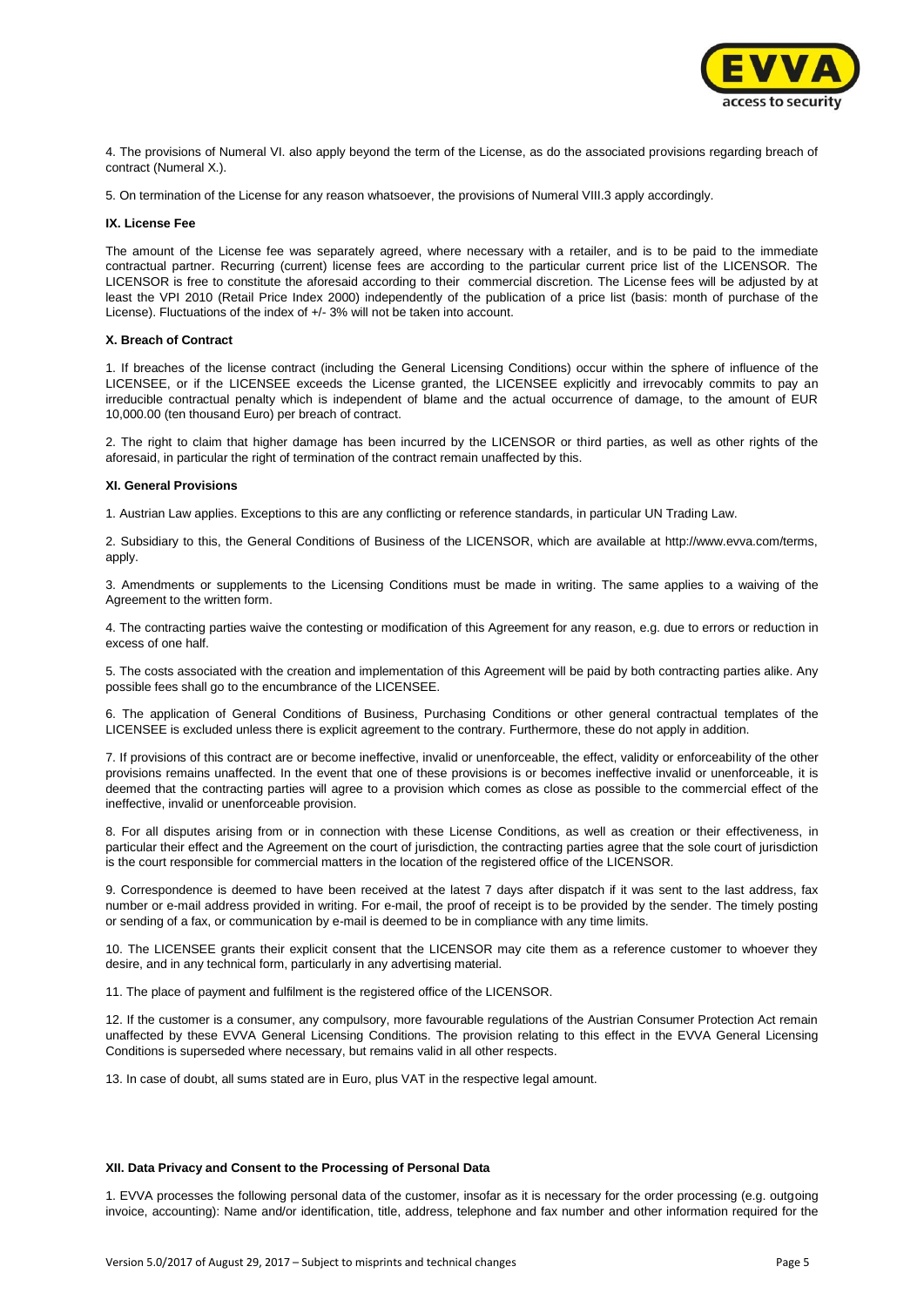

address arising through modern communications technology, year of birth (insofar as absolutely necessary for identification), day and month of birth (insofar as absolutely necessary for identification), signature samples (insofar as necessary for identification), commercial register data, credit data, block indicators (e.g. communication block, invoice block, delivery block, accounting block, payment block), assignment to a specific customer and supplier category (including regional assignment, etc.) identification numbers for purposes of official statistics, such as VAT number and intrastate ID number, affiliation with a specific purchasing group, corporate group, languages of correspondence, other agreements and keys for data exchange, subject matter of the delivery or performance, bonus and commission data, contact person for processing of the delivery or performance

with the third party cooperating in the provision of services including information about the type of cooperation, delivery and performance conditions (including specifications about the location of the delivery or performance, packaging, etc.), data for customs (e.g. country of origin, customs tariff number) and export inspections, data for the insurance of the delivery or provision and for the financing thereof, data for the liability for taxation and calculation of taxes, financing and payment conditions, bank details, credit card numbers and companies, data for credit management (e.g. credit limit, bill limit), data for payment or performance behaviour of the relevant party, reminder/complaint data, account and voucher data, performance-specific expenses and earnings, special main bookkeeping processes (e.g. specific provisions, bills receivable, payment, bank guarantee).

2. Disclosure of the data indicated under Numeral XII.1 shall take place exclusively to the following recipients, insofar as a concrete legal or contractually agreed responsibility arises in connection with the contractual relationship: Banks for the processing of payments; legal representatives in the business case; economic trustees for auditing purposes; courts; responsible administrative authorities, particularly financial authorities; collection agencies for debt collection (only abroad insofar as the debt must be collected abroad); third-party financiers, such as leasing or factoring companies and transferees, insofar as the delivery or performance is financed by a third party in this manner; contractual or business partners and affiliated companies which cooperate or should cooperate in the delivery or performance; insurance companies on the occasion of the conclusion of an insurance policy over the delivery/performance or the occurrence of insurance case; the Austrian Federal Office of Statistics for the recording of the legally prescribed (official) statistics; company management of the client, for suppliers as well as commercial customers and large customers; customers (recipients of performances). A closer definition of which data categories may be communicated to which groups of recipients can be found in the Standard Application "SA001 Accounting and Logistics" from Annex 1 of the Austrian Federal Chancellor's Ordinance over Standard and Sample Applications in accordance with the Austrian Data Privacy Act of 2000 (Standard and Sample Ordinance 2004 - StMV 2004). Communication of personal data beyond this requires the separate approval of the customer.

3. EVVA only collects statistical data for the required planning of its capacities for some Products (e.g. Xesar and AirKey) for the use of the Product. For example, the following is collected: Number of active key media (identification media); number of initialised door components, classified according to component type (handle, fitting, cylinder, wall reader); number of users stored in the software; software version; list of all active firmware versions; used KeyCredits/written authorisations. This data is collected in a manner such that an assignment to specific or definable persons in the sphere of the customer is not possible for EVVA. However, the data is linked to the customer participant identification on collection, so a customer-related evaluation of the system utilisation is possible. The customer reference is only created if the customer desires communication of the data to its system. Otherwise, the evaluation by EVVA takes place on a purely statistical basis for the purpose of the necessary planning of its technical and staff capacities.

4. The storage of the data necessary for EVVA for the contract processing in the sense of Numeral XII.1 takes place for no longer than until the termination of the business relationship or the lapse of the guarantee, warranty, expiration and legally required safekeeping periods applicable for EVVA; beyond that, until the conclusion of any legal disputes in which the data is required as evidence. In the process, personal data is only stored as long as necessary for the business dealings or for the fulfilment of fiscal or legal financial regulations.

5. The customer hereby declares its approval of the storage, processing and communication of the aforementioned data to the extent described here. This agreement can be revoked. The use of data is limited to the necessary extent for the handling of the contractual relationship, therefore, EVVA is entitled, in the event of revocation, to cancel to the contractual relationship, insofar as the proper processing of the contract becomes impossible due to the revocation.

6. For the processing of personal data of third parties by EVVA on behalf of the customer, the provisions of the legal data privacy service agreement in accordance with Numeral XIII. apply.

#### **XIII. Order Processing of Personal Data by EVVA as Service Provider**

1. Insofar as EVVA collects personal data of third parties on behalf of the customer, particularly in the scope of the central server operation for the AirKey Product, EVVA shall serve in the capacity of a service provider (Article 4 Line 5 of the Austrian Data Privacy Act) and the customer shall serve in the capacity of the client (Article 4 Line 4 of the Austrian Data Privacy Act) in accordance with the Austrian Data Privacy Act of 2000. For these cases, the following provisions apply as an agreement over the provision of services in the sense of Articles 10 and 11 of the Austrian Data Privacy Act.

2. EVVA is obligated to use the data and processing results only within the scope of the orders of the customer and to return them exclusively to the customer or only communicate them by written order of the customer. Likewise, a use of the transferred data for internal purposes of EVVA requires such a written order.

3. EVVA hereby provides its legally binding declaration that it has obligated all persons assigned with the data processing to ensuring data secrecy in the sense of Article 15 of the Austrian Data Privacy Act. In particularly, the discretion obligation of the persons assigned to handle the data shall remain in effect after the conclusion of their work and departure from EVVA. The obligation to secrecy must also be observed for the data of legal entities and partnerships under corporate law.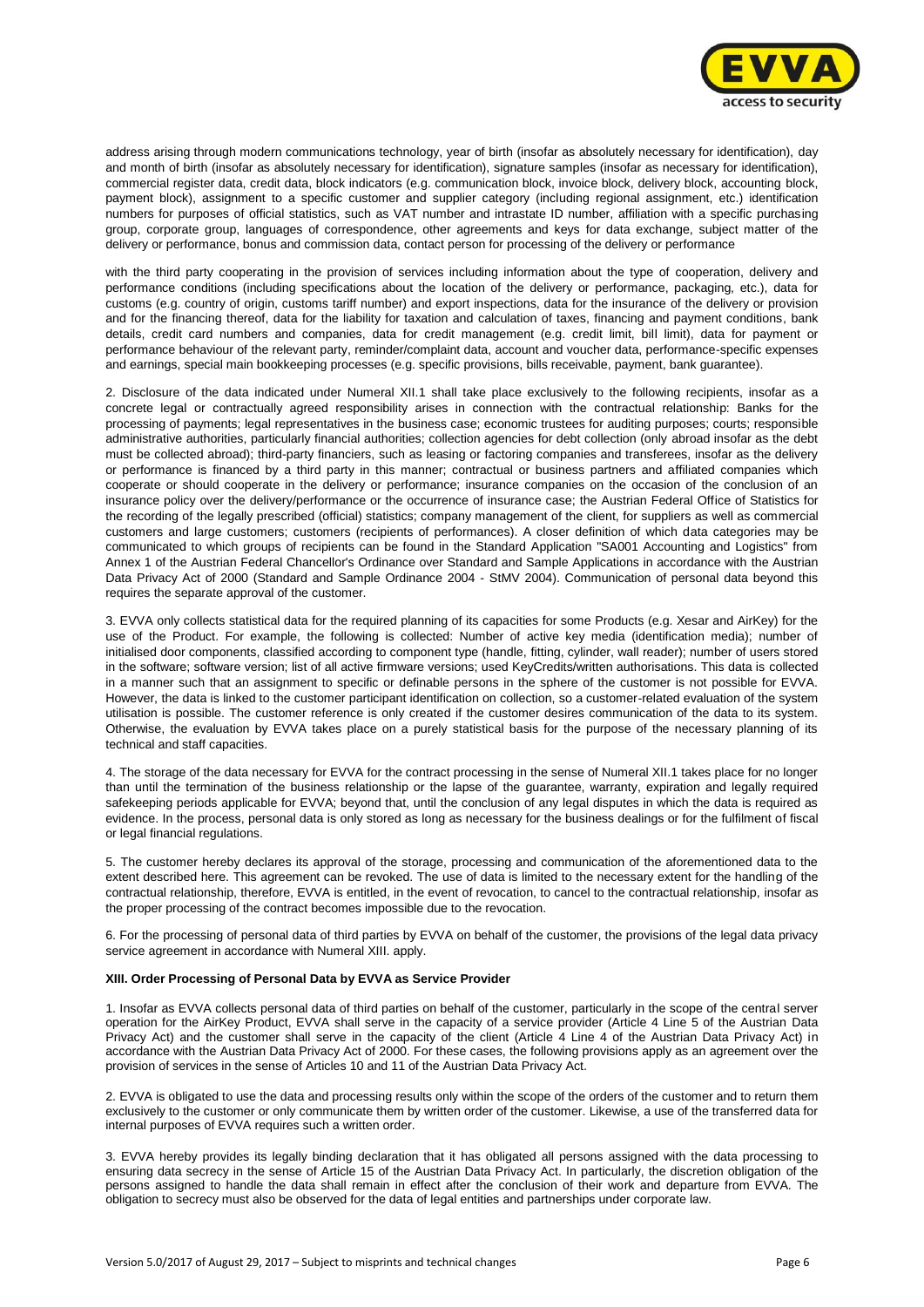

4. EVVA hereby provides its legally binding declaration that sufficient security measures in the sense of Article 14 of the Austrian Data Privacy Act of 2000 have been taken in order to prevent improper use of the data and unauthorised access to said data by third parties.

5. EVVA can only entrust another company with the processing of the data handed over by the customer to EVVA for the order processing if the customer agrees. In this case, however, EVVA must conclude a contract with the subcontractor in the sense of Article 10 of the Austrian Data Privacy Act of 2000. EVVA must ensure in this contract that the subcontractor assumes the same obligations incumbent on EVVA on the basis of these contractual provisions.

6. EVVA shall provide for the necessary the technical and organisational requirements to ensure that the customer can fulfil the provisions of Article 26 (right to information) and Article 27 (right to correction or deletion) of the Austrian Data Privacy Act with respect to the affected party at all times within the legally prescribed periods and shall transfer all necessary information for this purpose to the customer.

7. EVVA is obligated to hand over all processing results and documentation which contain the data to the customer and/or to continue to store it safely secured from unauthorised access on behalf of the customer or to destroy said information in accordance with the order.

8. The customer is obligated to immediately notify EVVA of changes to the Austrian Data Privacy Act of 2000 and supplemental provisions. The customer shall allow EVVA a reasonable period to adjust to the changed data privacy regulations.

9. EVVA is obligated to provide the customer any information which is necessary to ensure that the obligations mentioned in this agreement have been observed.

## **XIV. Special Provisions for Products**

- 1. AirKey
- 1.1. Description of the performance

1.1.1. A contract arises between EVVA as LICENSOR and the customer as the LICENSEE of the AirKey Product in regard to this Licensing Agreement. In addition, there is a service agreement in regard to the processing of personal data by EVVA on behalf of the customer as defined in Article XIII. of this Licensing Agreement and Section 14. of the EVVA General Terms and Conditions.

1.2. Language Instructions

1.2.1. The AirKey-Online-Administration-Platform including the App is available in the following languages: CZ, DE, EN, ES, FR, IT, NL, PL, PT, SK

1.2.2. The respective product specific system-manuals are available in the following languages: CZ, DE, EN, FR, IT, NL, PL, SK

1.3. Use of Open Source libraries – source code escrow

1.3.1. The software for the AirKey system contains various libraries and routines ("plug-ins") which are addressed externally by the AirKey software. A list of "runtime externals" and a link to the original source code of the Open Source application which is used is provided below, insofar as the respective Open Source license requires this (particularly LGPLv2.1). A copy of the corresponding original licenses, including the information regard ownership can be found in the annex to this Licensing Agreement (see Annex./1).

1.3.2. In the event that the source code of the original Open Source program cannot be reached, for whatever possible reason, EVVA shall store the source code of the respective Program parts for at least 3 years after installation of said software and assures that it will be made available to anyone on request. This also applies in the event that EVVA has changed the original Open Source software. It is hereby expressly noted that all provisions of these EVVA General Licensing Conditions which differ from the provisions of the involved Open Source licenses only apply towards EVVA as LICENSOR and do not bind in the respective licensor of the original Open Source Program in any case whatsoever.

| <b>Name</b>             | Link                                               | License/ Link to the Source Code                        |
|-------------------------|----------------------------------------------------|---------------------------------------------------------|
| Android                 | http://developer.android.com/                      | Apache License v2.0                                     |
| <b>Protocol Buffers</b> | https://developers.google.com/protocol-buffers/    | Apache License v2.0                                     |
| Google Cloud Messaging  | http://developer.android.com/google/gcm/index.html | Apache License v2.0                                     |
| ORMLite                 | http://ormlite.com/                                | Creative Commons Attribution-Share Alike 3.0<br>License |
| Spongycastle            | https://github.com/rtyley/spongycastle             | MIT X11 License                                         |
| SQLite                  | http://www.sqlite.org/                             | Public Domain                                           |
| Date4J                  | http://www.date4j.net/                             | <b>BSD License</b>                                      |
| <b>Boost</b>            | http://www.boost.org/                              | Boost Software License V1.0                             |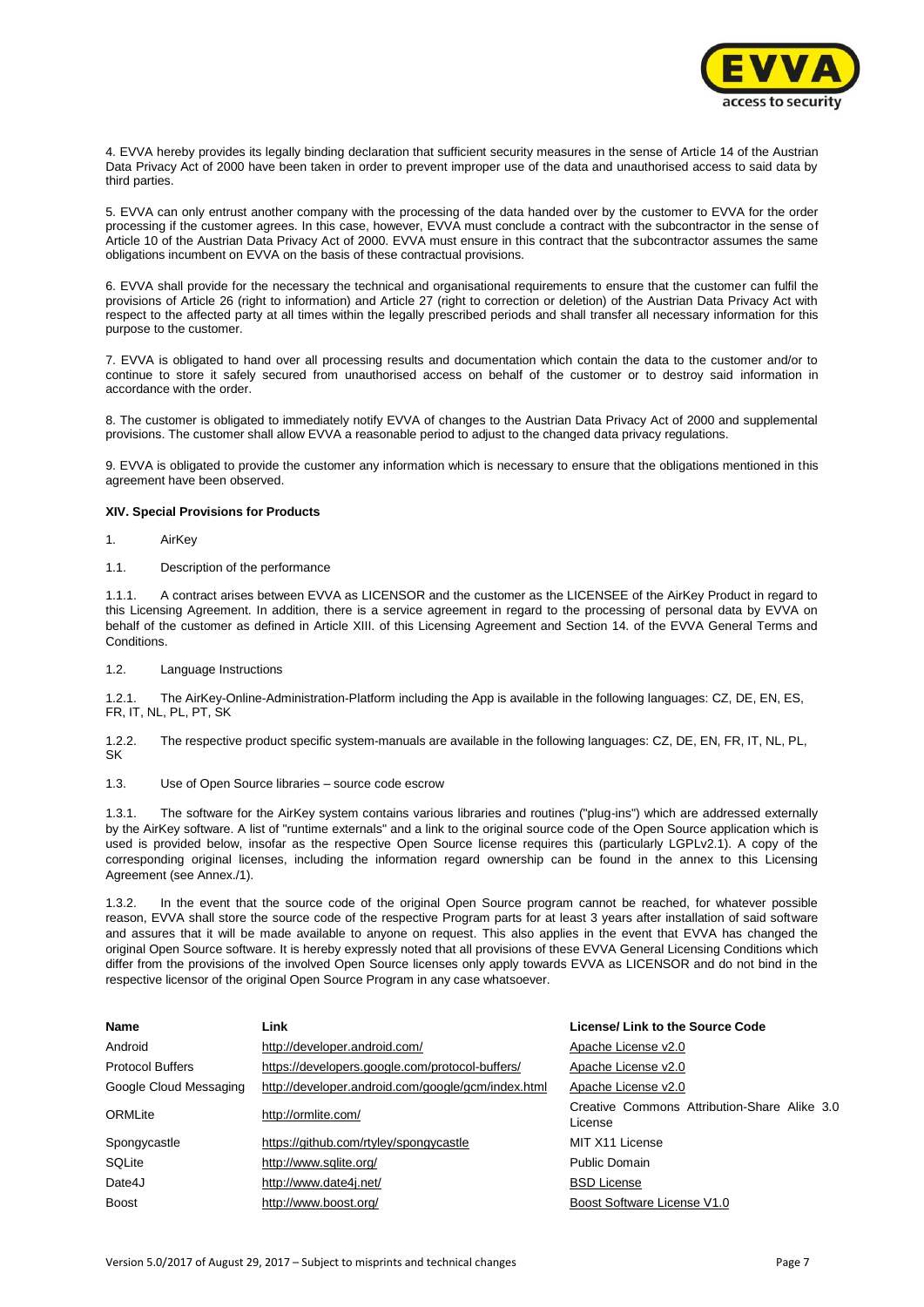

Netty **<http://netty.io/>** [Apache License v2.0](http://www.apache.org/licenses/LICENSE-2.0.html)

2. Xesar

2.1. Description of the performance

A contract arises between EVVA as LICENSOR and the customer as the LICENSEE of the Xesar Product in regard to this Licensing Agreement. Processing of personal data by EVVA as service provider as defined in Article XIII. of this Licensing Agreement only takes place in exceptional cases in the course of collecting information about technical faults or, if need be, in connection with software updates and only to the extent that is necessary for fault rectification work on a database that contains personal data. In this case, the processing of personal data by EVVA takes place on behalf of the customer according to the measure of Article XIII of this Licensing Agreement and Section 14. of the EVVA General Terms and Conditions.

In Version 2.2. or later, the Xesar product offers interfaces that enable use of the PROGRAM with third-party products. Therefore, deviating from Section II.10. of this Licensing Agreement, use of the PROGRAM with third-party products is permissible in the scope of the specified interfaces. In this case, it is the duty of the LICENSEE in collaboration with the provider of the connected third-party product to take all necessary precautions in order to fulfil the requirements for data privacy and data protection. Any third-party providers have a contractual relationship exclusively with the LICENSEE and are not subcontractors of EVVA.

2.2. Language Instructions

2.2.1. The Xesar-Software including the App is available in the following languages: CZ, DE, EN, ES, FR, IT, NL, PL, PT, SK

2.2.2. The respective product specific system-manuals are available in the following languages: CZ, DE, EN, FR, IT, NL, PL, **SK** 

2.3. Use of Open Source libraries – source code escrow

2.3.1. The software for the Xesar system contains various libraries and routines ("plug-ins") which are addressed externally by the Xesar software. A list of "runtime externals" and a link to the original source code of the Open Source application which is used is provided below, insofar as the respective Open Source license requires this (particularly LGPLv2.1). A copy of the corresponding original licenses, including the information regard ownership can be found in the annex to this Licensing Agreement (see Annex./1).

2.3.2. In the event that the source code of the original Open Source program cannot be reached, for whatever possible reason, EVVA shall store the source code of the respective program parts for at least 3 years after installation of said software and assures that it will be made available to anyone on request. This also applies in the event that EVVA has changed the original Open Source software. It is hereby expressly noted that all provisions of these EVVA General Licensing Conditions which differ from the provisions of the involved Open Source licenses only apply towards EVVA as LICENSOR and do not bind in the respective licensor of the original Open Source Program in any case whatsoever.

| <b>Name</b>                                   | Link                                                                                                                                | License                                                                       |
|-----------------------------------------------|-------------------------------------------------------------------------------------------------------------------------------------|-------------------------------------------------------------------------------|
| Android<br>Android-apk-parser<br><b>ANTLR</b> | http://developer.android.com<br>https://github.com/joakime/android-apk-parser<br>https://github.com/antlr/antlr4 & http://antlr.org | Apache Licence v2.0<br>Apache License v2.0<br><b>BSD Style License</b>        |
| <b>ANTLR ST4</b>                              | http://antlr.org/                                                                                                                   | The BSD License                                                               |
| Aop Alliance                                  | http://aopalliance.sourceforge.net/                                                                                                 | LICENCE: all the source code<br>provided by AOP Alliance is Public<br>Domain. |
| Apache Commons                                | http://commons.apache.org/                                                                                                          | Apache License v2.0                                                           |
| Apache HttpComponents                         | http://hc.apache.org/                                                                                                               | Apache License v2.0                                                           |
| Apache Jakarta Tomcat                         | http://tomcat.apache.org                                                                                                            | Apache License v2.0                                                           |
| <b>ASM</b>                                    | http://asm.ow2.org/                                                                                                                 | http://asm.ow2.org/license.html                                               |
| BeanShell<br>Boost                            | http://beanshell.org/<br>http://boost.org                                                                                           | Sun Public License v1.0 or LGPL<br>Boost Software License V1.0                |
| <b>Bouncy Castle</b>                          | http://www.bouncycastle.org/java.html                                                                                               | <b>MIT License</b>                                                            |
| Cglib                                         | http://cglib.sourceforge.net/                                                                                                       | Apache License v2.0                                                           |
| date4J<br>DOM4J<br>FreeMarker                 | http://wwwdate4J.net/<br>http://dom4j.sourceforge.net<br>http://freemarker.org/                                                     | <b>BSD License</b><br><b>BSD Style License</b><br><b>BSD Style License</b>    |
| Google Cloud Messaging<br>Google Guice        | http://developer.android.com/google/gcm/index.html<br>http://code.google.com/p/google-guice                                         | Apache License v2.0<br>Apache License v2.0                                    |
| Guava                                         | http://code.google.com/p/guava-libraries/                                                                                           | Apache License v2.0                                                           |
| H <sub>2</sub> Database Engine                | http://www.h2database.com                                                                                                           | modified version of the MPL 1.1                                               |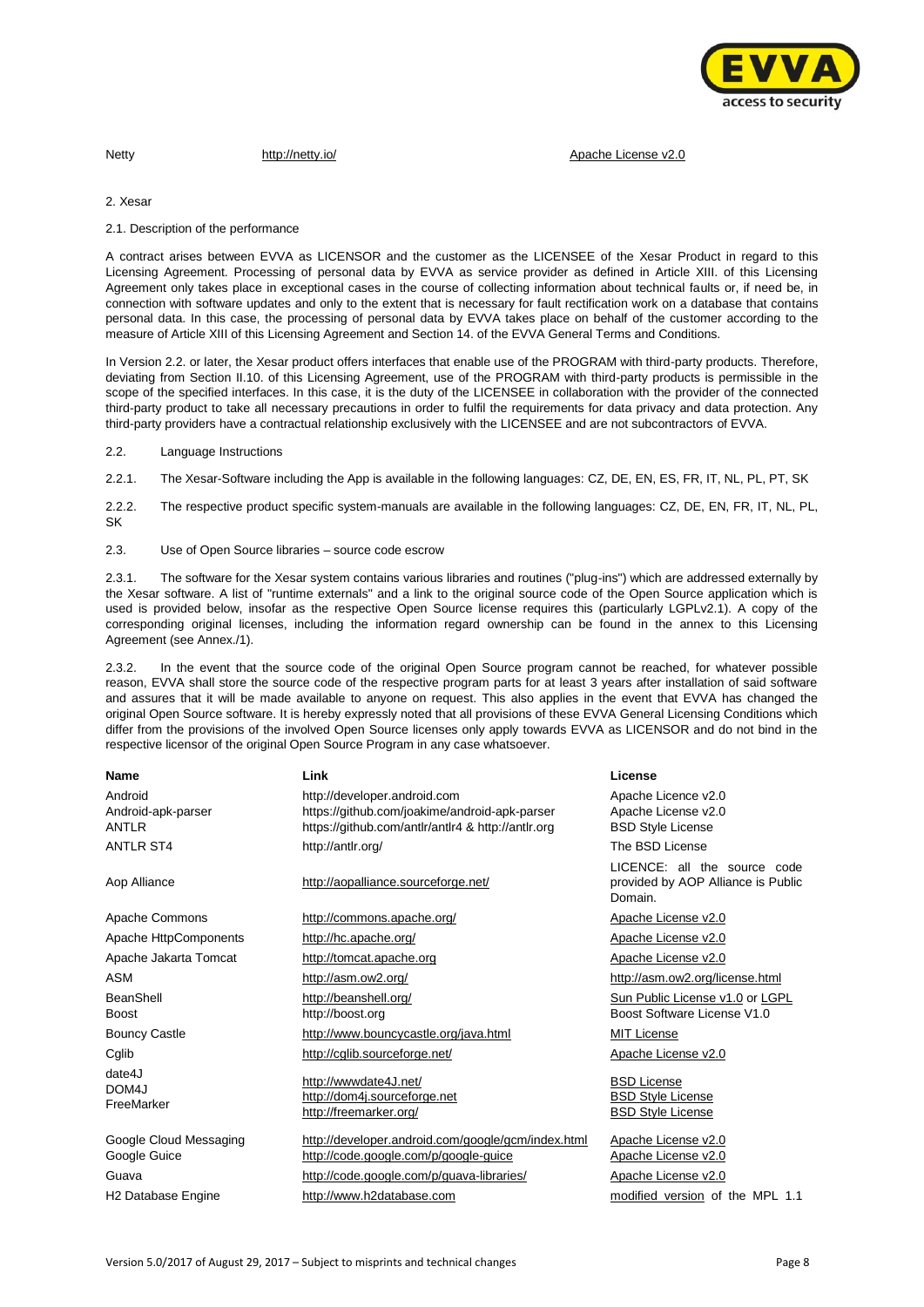

[\(Mozilla Public License\)](http://www.mozilla.org/MPL/1.1/) or under

|                                                                                                   |                                                                                        | the (unmodified) EPL 1.0 (Eclipse<br>Public License)                                                                                                                                                                                                                                                                                                                                      |
|---------------------------------------------------------------------------------------------------|----------------------------------------------------------------------------------------|-------------------------------------------------------------------------------------------------------------------------------------------------------------------------------------------------------------------------------------------------------------------------------------------------------------------------------------------------------------------------------------------|
| Hibernate                                                                                         | http://www.hibernate.org                                                               | LGPL v2.1                                                                                                                                                                                                                                                                                                                                                                                 |
| Jackson                                                                                           | https://github.com/FasterXML/jackson                                                   | Apache License v2.0 or LGPL v2.1                                                                                                                                                                                                                                                                                                                                                          |
|                                                                                                   |                                                                                        | Oracle Binary<br>Code License                                                                                                                                                                                                                                                                                                                                                             |
| Java Platform, Enterprise Edition                                                                 | http://www.oracle.com/technetwork/java/javaee/                                         | Agreement<br>for<br>Java<br>EE<br>Technologies                                                                                                                                                                                                                                                                                                                                            |
| Java SE Runtime Environment                                                                       | http://www.java.com                                                                    | Oracle<br>Binary<br>Code<br>License<br><b>SE</b><br>Agreement for Java<br>and<br>JavaFX Technologies                                                                                                                                                                                                                                                                                      |
| Javassist                                                                                         | http://www.csg.ci.i.u-tokyo.ac.jp/~chiba/javassist/                                    | MPL 1.1 oder LGPL v2.1                                                                                                                                                                                                                                                                                                                                                                    |
| Cryptography<br>Java<br>Extension<br>(JCE)<br>Unlimited<br>Strength<br>urisdiction Policy Files 6 | http://www.oracle.com/technetwork/java/javase/downlo<br>ads/jce-6-download-429243.html | Use of the Commercial Features for<br>any commercial<br>or<br>production<br>purpose requires a separate license<br>from Oracle. "Commercial Features"<br>means those features identified<br>Table 1-1 (Commercial Features In<br>Java SE Product Editions) of the<br>Java SE documentation accessible<br>at<br>http://www.oracle.com/technetwork/j<br>ava/javase/documentation/index.html |
| javax.validation                                                                                  | http://beanvalidation.org/                                                             | Apache License 2.0 (für die API)                                                                                                                                                                                                                                                                                                                                                          |
| javax.inject                                                                                      | http://code.google.com/p/atinject/                                                     | Apache License v2.0                                                                                                                                                                                                                                                                                                                                                                       |
| JAX-WS-commons                                                                                    | http://jax-ws-commons.java.net/                                                        | CDDL v1.1 oder GPL v2 (siehe<br>Metro)                                                                                                                                                                                                                                                                                                                                                    |
| JMPT<br>Joda-time                                                                                 | http://code.google.com/p/jmpt/<br>http://joda-time.sourceforge.net/                    | LGPL V3; Quellcode verändert<br>und hinterlegt<br>Apache License v2.0                                                                                                                                                                                                                                                                                                                     |
| Json.org                                                                                          | http://www.json.org/java/index.html                                                    | The JSON License                                                                                                                                                                                                                                                                                                                                                                          |
| <b>JTidy</b>                                                                                      | http://jtidy.sourceforge.net                                                           | http://sourceforge.net/p/jtidy/code/<br>1261/tree/trunk/jtidy/LICENSE.txt                                                                                                                                                                                                                                                                                                                 |
| JTA                                                                                               | http://www.oracle.com/technetwork/java/javaee/jta/inde<br>x.html                       | http://download.oracle.com/otndoc<br>s/jcp/jta-1.1-classes-oth-JSpec/jta-<br>1.1-classes-oth-JSpec-<br>license.html                                                                                                                                                                                                                                                                       |
| Liquibase                                                                                         | http://www.liquibase.org/                                                              | Apache License v2.0                                                                                                                                                                                                                                                                                                                                                                       |
| Liquibase-slf4j                                                                                   | https://github.com/mattbertolini/liquibase-slf4j                                       | MIT License                                                                                                                                                                                                                                                                                                                                                                               |
| Logback                                                                                           | http://logback.gos.ch                                                                  | <b>EPL/LGPL dual-license</b>                                                                                                                                                                                                                                                                                                                                                              |
| Metro                                                                                             | http://jax-ws.java.net                                                                 | CDDL v1.1 oder GPL v2                                                                                                                                                                                                                                                                                                                                                                     |
| Microsoft<br>"vcredist_x64.exe"                                                                   | Distributables http://www.microsoft.com/en-<br>us/download/details.aspx?id=30679       | License Extensions for Visual<br>Studio 2012 and Visual Studio<br>2012 SDKcrosoft                                                                                                                                                                                                                                                                                                         |
| <b>Netty</b><br><b>NSIS</b>                                                                       | http://netty.io/<br>http://nsis.sourceforge.net/                                       | Apache License v2.0<br>Applicable licenses,<br>zlib/libpng,<br>CPL v1.0                                                                                                                                                                                                                                                                                                                   |
| ORMLite<br><b>Protocol Buffers</b>                                                                | http://ormlite.com<br>https://developers.google.com/protocol-buffers/                  | Creative Commons Attribution-<br>Share Alike 3.0 License                                                                                                                                                                                                                                                                                                                                  |
| slf4j                                                                                             | http://slf4j.org/                                                                      | Apache License v2.0<br><b>MIT License</b>                                                                                                                                                                                                                                                                                                                                                 |
| sli4j<br>SnakeYAML                                                                                | http://99soft.github.io/sli4j/<br>https://code.google.com/p/snakeyaml/                 | Apache License v2.0<br>Apache License v2.0                                                                                                                                                                                                                                                                                                                                                |
| Spongy Castle                                                                                     | https://github.com/rtyley/spongycastle                                                 | MIT X11 License                                                                                                                                                                                                                                                                                                                                                                           |
| SQLite<br>Vaadin                                                                                  | http://www.sqlite.org/<br>http://vaadin.com/home                                       | Public Domain<br>Apache License v2.0                                                                                                                                                                                                                                                                                                                                                      |
| Vaadin Refresher                                                                                  | http://vaadin.com/directory/-/directory/addon/refresher                                | Apache License v2.0                                                                                                                                                                                                                                                                                                                                                                       |
|                                                                                                   |                                                                                        |                                                                                                                                                                                                                                                                                                                                                                                           |